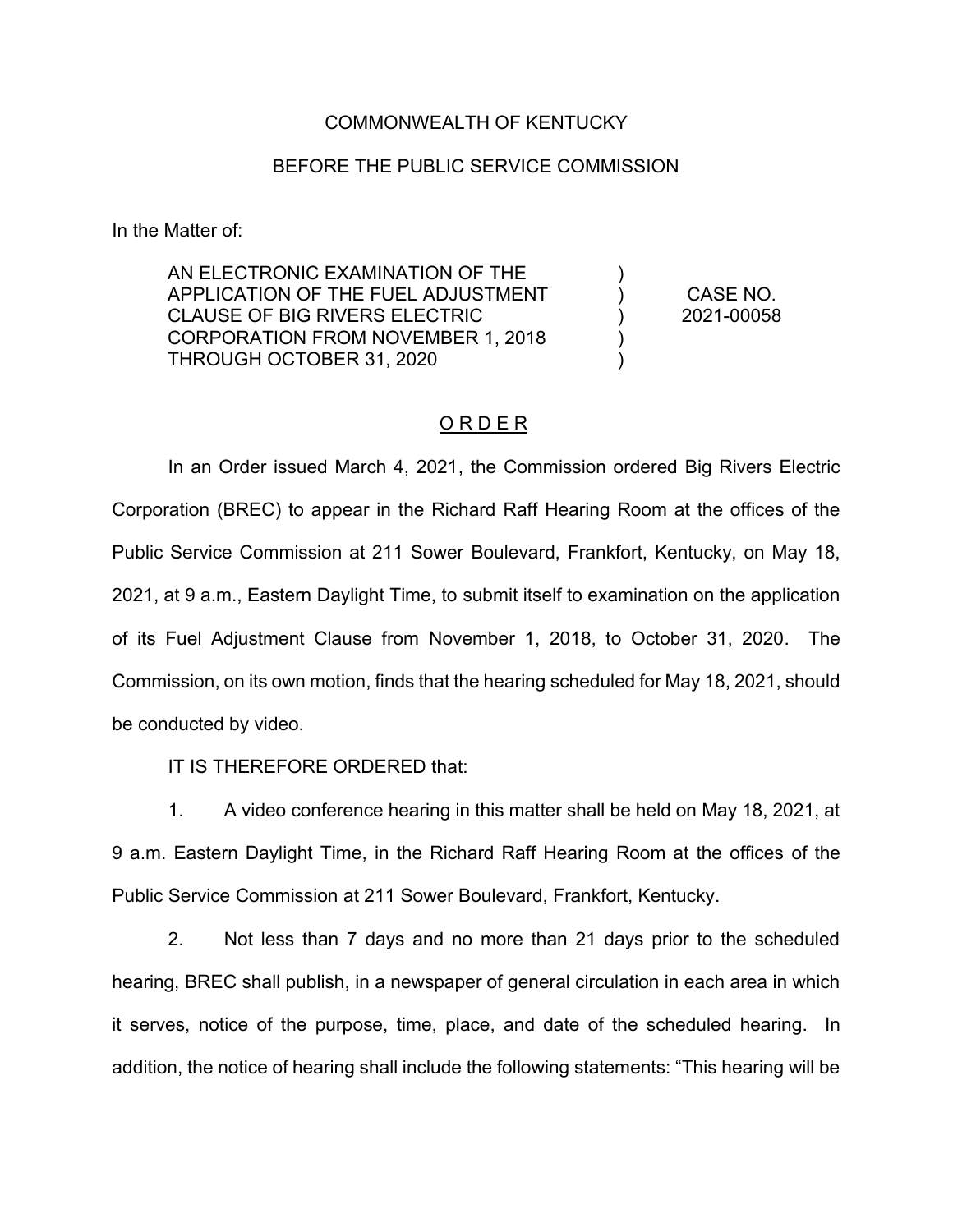streamed live and may be viewed on the PSC website, psc.ky.gov"; and "Public comments may be made at the beginning of the hearing. Those wishing to make oral public comments may do so by following the instructions listed on the PSC website, psc.ky.gov."

## [REMAINDER OF PAGE INTENTIONALLY LEFT BLANK]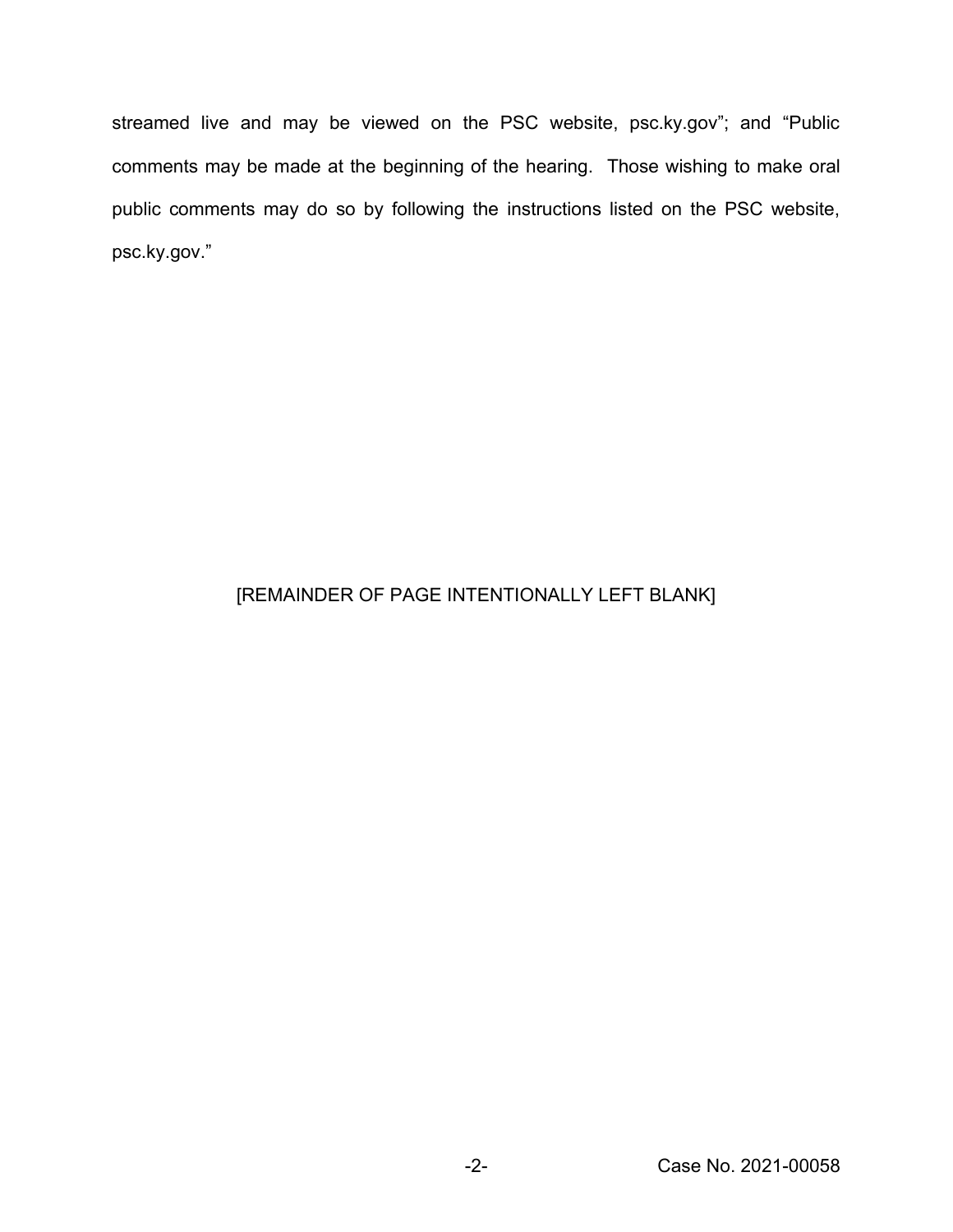By the Commission



ATTEST:

2 Bidwell Executive Director

Case No. 2021-00058